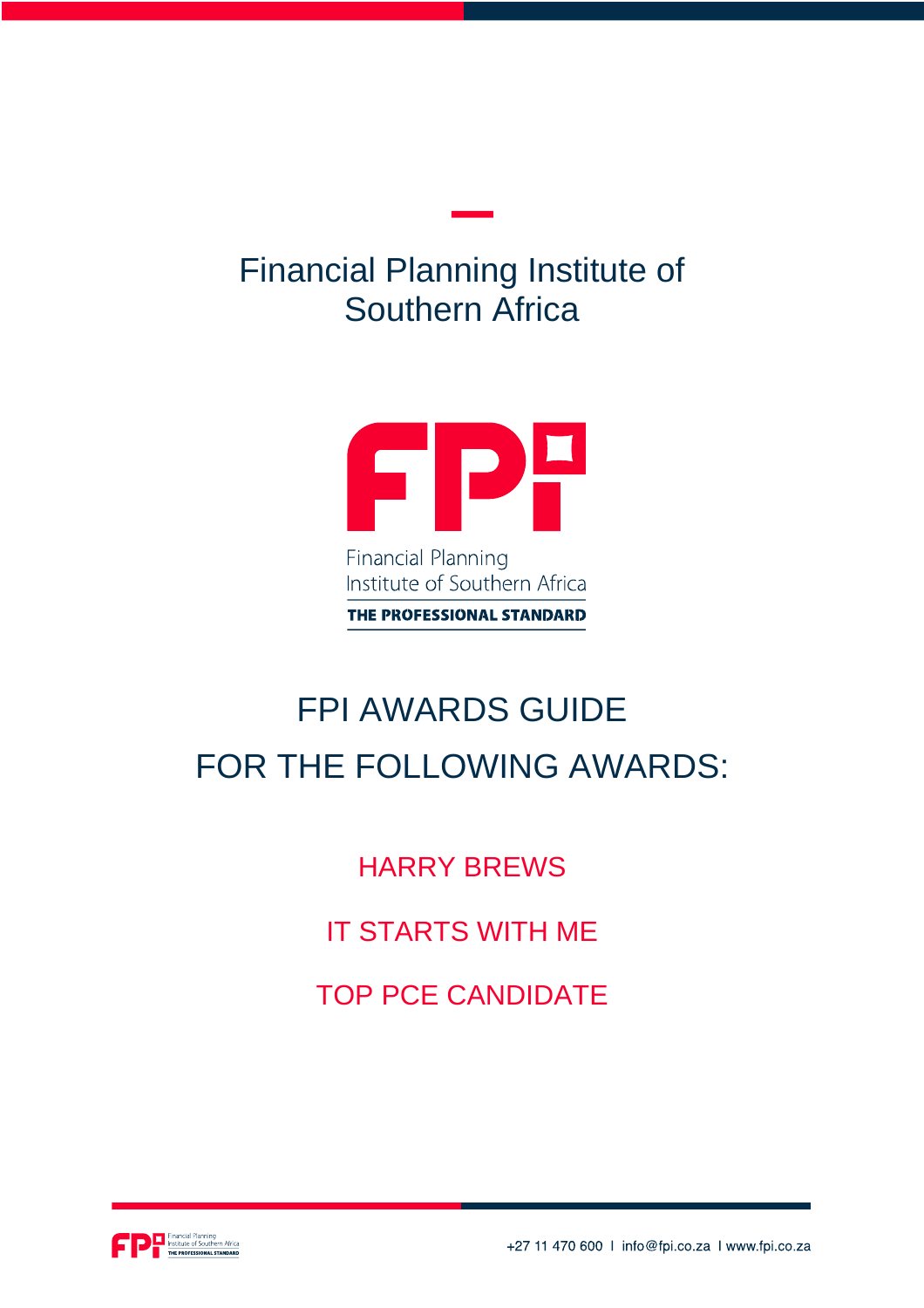

## **Contents**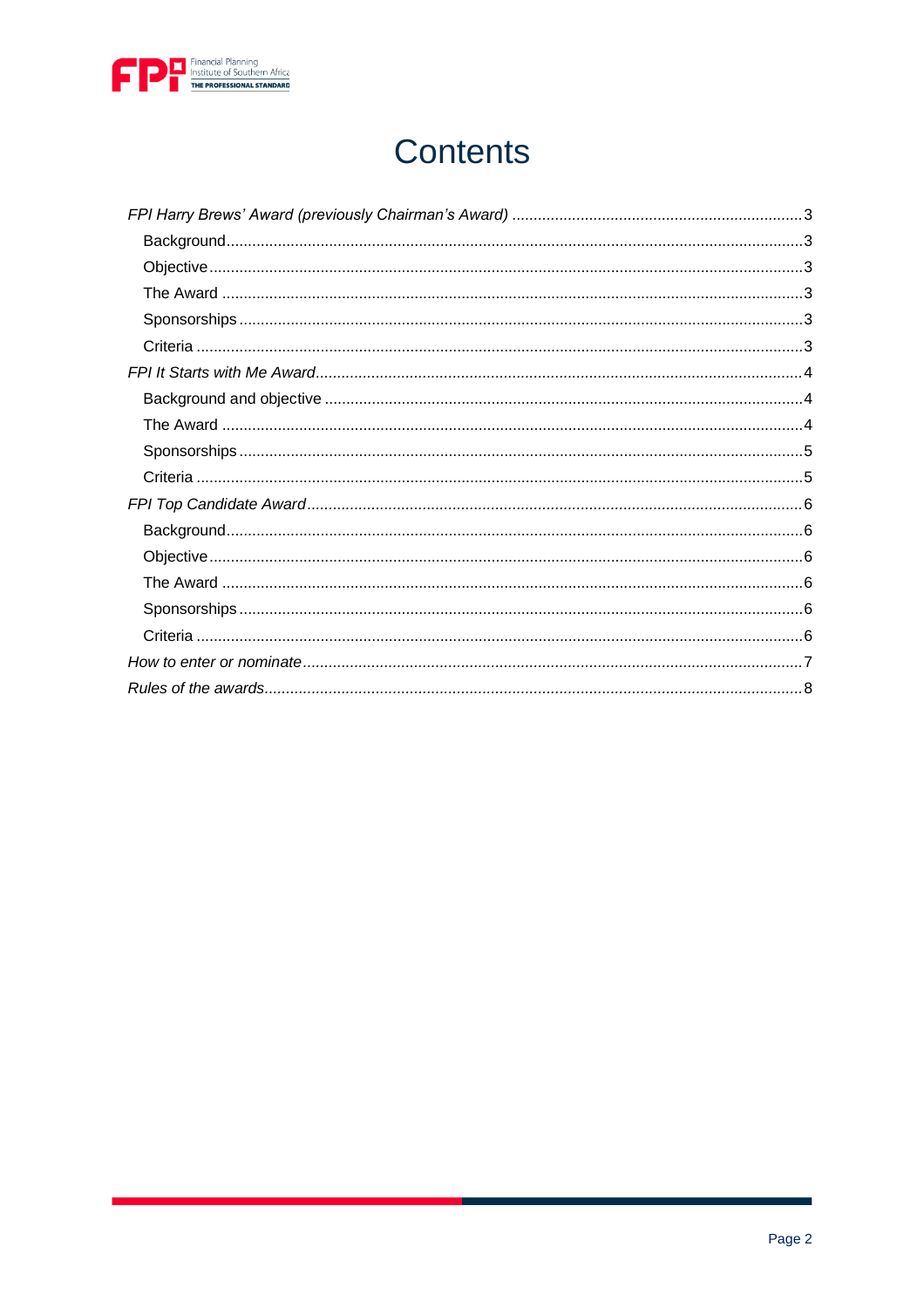

## FPI Harry Brews' Award (previously Chairman's Award)

#### <span id="page-2-0"></span>**Background**

The Chairman's Award was introduced in 2010. In 2013, FPI renamed the award in honour of Harry Brews, the man who transformed South Africa's life assurance industry, the first President of the then, Institute of Life and Pensions Advisors (ILPA).

#### <span id="page-2-1"></span>**Objective**

The award recognises an individual who has made life-long outstanding significant contributions to FPI through promoting the Institute and its marks and/or the financial planning profession in the areas of service to society, academia, training, government, media or any other professional activities. They must also exemplify the FPI ethics principles of client first, integrity, objectivity, fairness, professionalism, competence, confidentiality and diligence.

#### <span id="page-2-2"></span>**The Award**

The winner is recognised at the Annual Award Ceremony Gala Dinner and receives:

- **1.** A trophy/plaque and certificate.
- **2.** Recognition on the FPI website and in the media.
- **3.** A speaker slot in some of the FPI's regional and consumer events from September 2022 to May 2023.
- **4.** Free attendance at one FPI Professionals Convention 2023 (*excluding*  travel and accommodation costs).
- **5.** A complimentary ticket (+1) ticket to the Annual Awards Ceremony Gala Dinner taking place on the 19th October 2022 (*excluding* travel and accommodation costs).

#### <span id="page-2-3"></span>**Sponsorships**

FPI may contract annually with sponsors based on a contractual agreement which determines the terms and conditions of the sponsorship for each award.

#### <span id="page-2-4"></span>**Criteria**

- **1.** Nominations with a motivation must be submitted in writing to FPI.
- **2.** The winner does not have to be an FPI member.
- **3.** The FPI Awards Working Group will evaluate the nominations and provide a shortlist to the FPI Chairperson.
- **6.** The winner will be selected by the FPI Chairperson.
- **7.** The FPI Chairperson may select a candidate not nominated by the FPI Awards Working Group.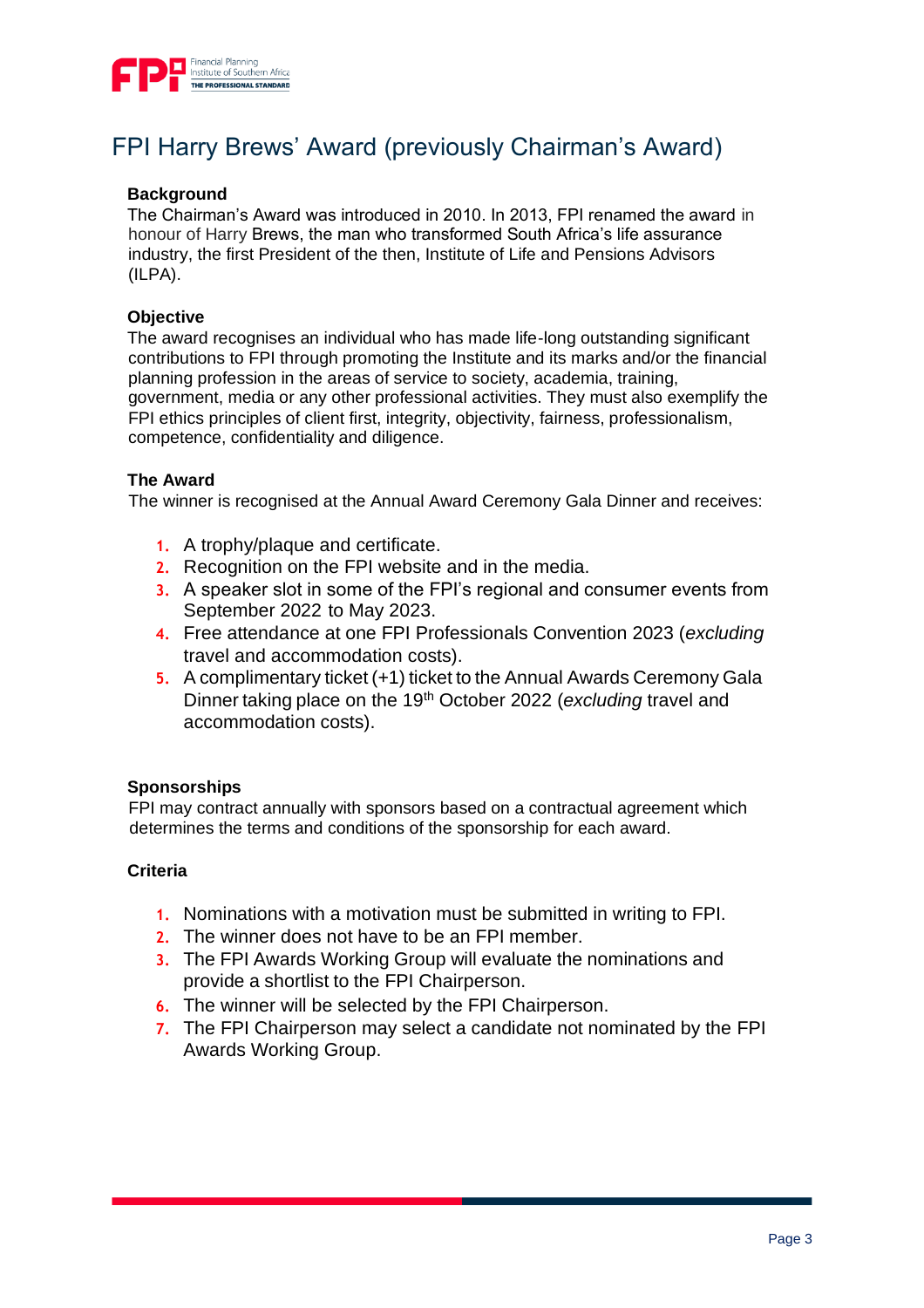

## FPI It Starts with Me Award

#### <span id="page-3-0"></span>**Background and objective**

This award, launched in 2015, in line with the *FPI It Starts with Me* programme to recognise the CFP® professional who contributes, supports and promotes the CFP® mark by:

#### **Entrenching the CFP® mark into your work life**

- When recruiting planners in your practice, make CFP® certification a mandatory requirement.
- Frame and display your CFP<sup>®</sup> professional certificate your office or boardroom.

#### **Investing in your personal brand**

- Continue to seek to grow and invest in yourself and your career.
- Attend CPD events and keep abreast of industry changes.

#### **Knowing your professional body**

- Keep yourself updated with FPI news.
- Become an active part of the community of FPI professionals

#### **Letting others know that you are a CFP® professional**

- Introduce yourself to people as a CFP® professional.
- Inform your clients of the value you bring as a  $\mathsf{CFP}^{\circledast}$  professional.

#### **Volunteering**

- Mentor a CFP<sup>®</sup> certification student.
- Volunteer at school and university career events and promote your CFP® certification and your pathway to achieving the global symbol of excellence in financial planning.

#### <span id="page-3-1"></span>**The Award**

The winner is recognised at the FPI Gala Dinner to be held on the 19<sup>th</sup> October 2022 at the Annual Awards Ceremony Gala dinner and receives:

- **1.** A trophy/plaque and certificate.
- **2.** Recognition, on the FPI website and in the media.
- **3.** Free attendance at the FPI Professionals Convention 2023 (excluding travel and accommodation costs).
- **4.** A complimentary ticket (+1) to the FPI Gala Dinner taking place on the evening 19th October 2022 (excluding travel and accommodation costs).
- **5.** One-year Free membership to FPI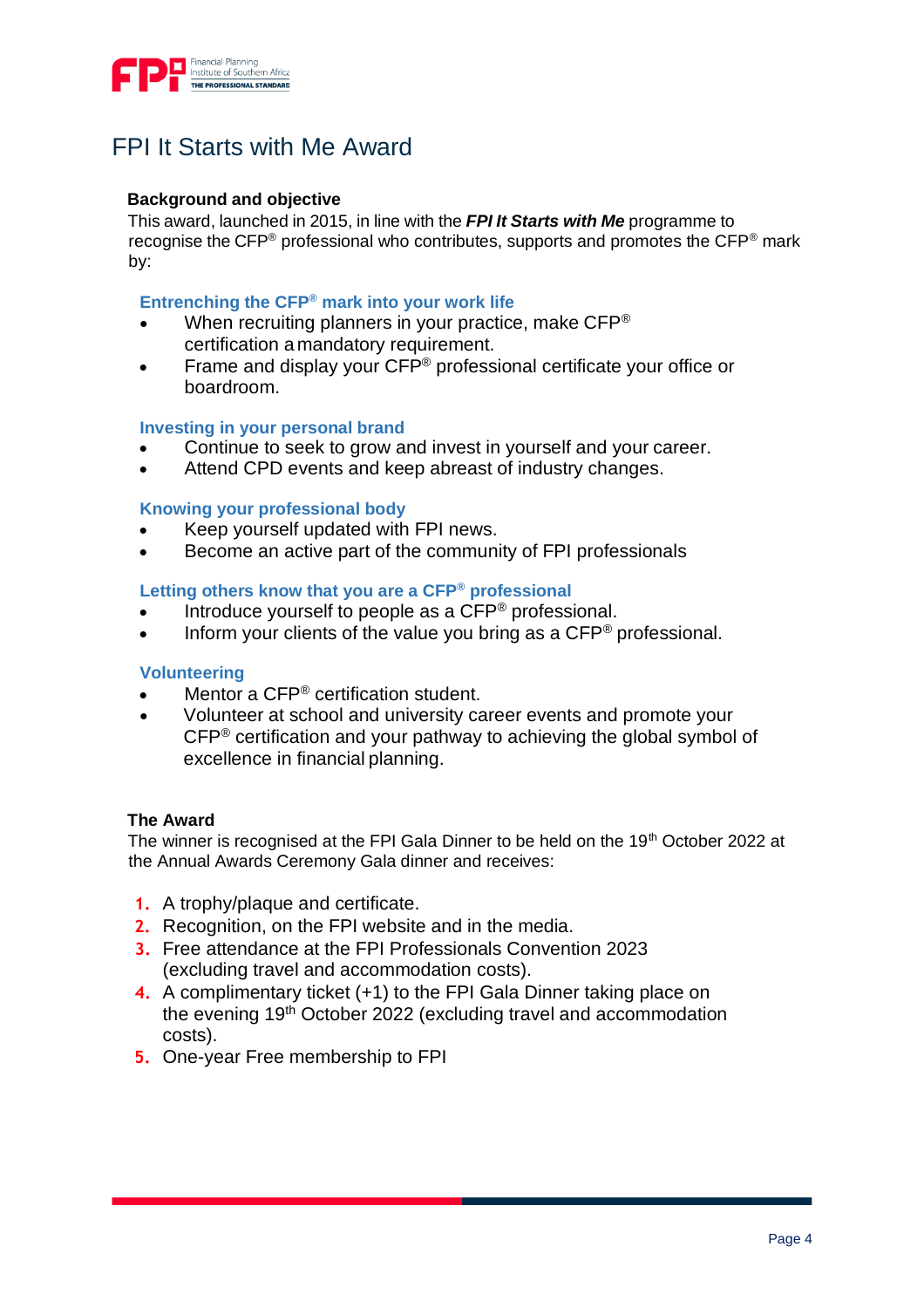

#### <span id="page-4-0"></span>**Sponsorships**

FPI may contract annually with sponsors based on a contractual agreement which determines the terms and conditions of the sponsorship for this award.

#### <span id="page-4-1"></span>**Criteria**

- **1.** Submit a short motivation or a 700-word (PDF) article or 90 second video clip (WMV file preferred) on how you do your bit in raising awareness about the CFP® mark. Or nominate your fellow CFP® professional, in your region, who has demonstrated and met the above "*FPI It Starts with Me"* categories.
- **2.** Entrants must be active CFP® professionals.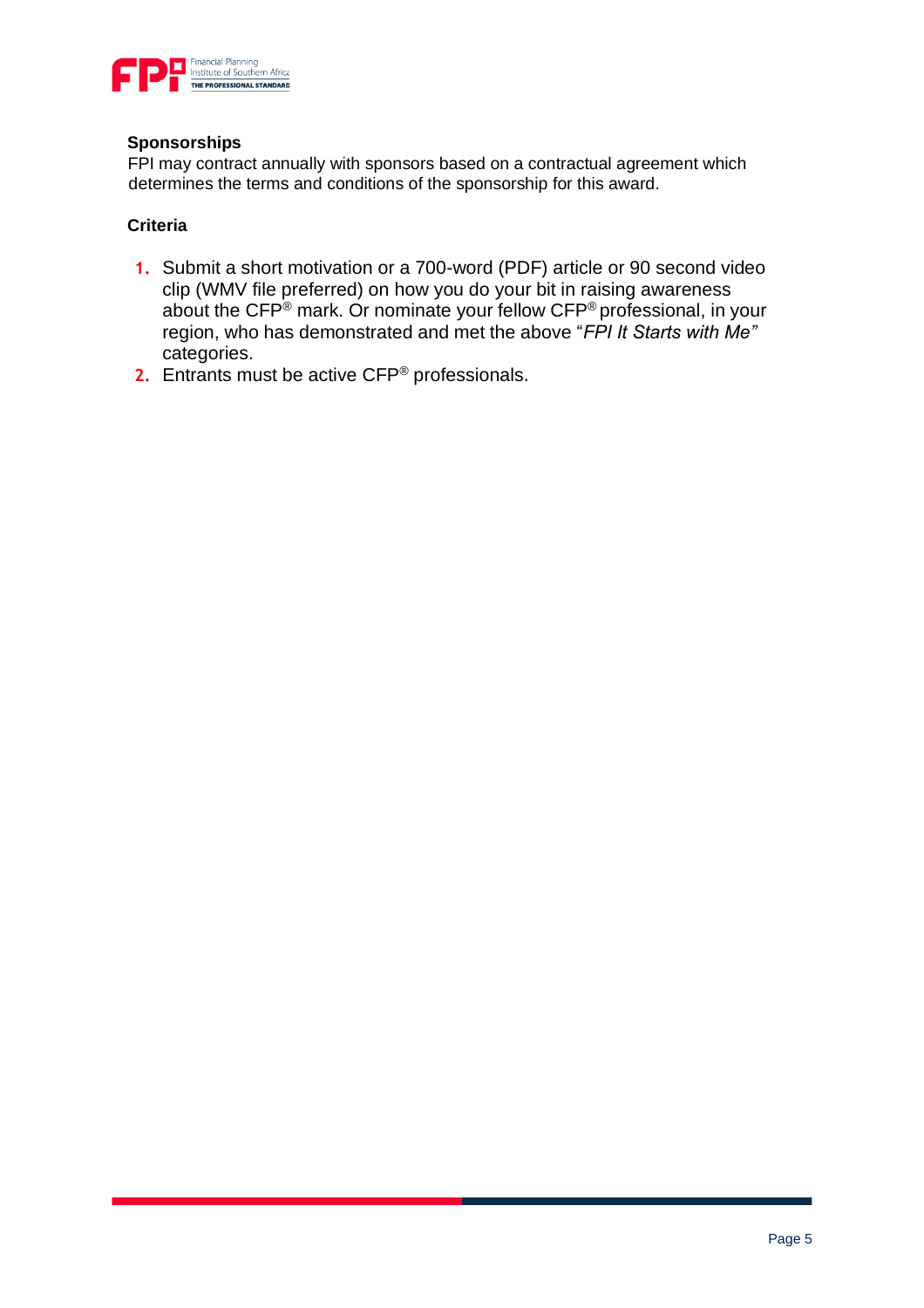

## FPI Top PCE Candidate Award

#### <span id="page-5-0"></span>**Background**

These awards date back to the Institute of Life and Pension Advisers (ILPA) when top students were awarded in the professional ILPA examinations. Due to the professional qualifications being administered by a number of educational institutions over the last few years, students were awarded in the categories of overall top candidate in the Postgraduate Diploma/B Com Honours in Financial Planning, the top candidate in the FPI Case Study (introduced in 2008) and the Advanced Postgraduate Diploma subjects.

In 2010, the awards were reviewed and in 2011 only the top *candidate* in the FPI competency examinations; namely the CFP® Professional Competency Examinations is recognised.

#### <span id="page-5-1"></span>**Objective**

The award recognises the top candidate who completed the CFP® Professional Competency Examinations for professional membership of FPI.

#### <span id="page-5-2"></span>**The Award**

The winner is awarded at the FPI Professionals Convention and will receive:

- **1.** A trophy and certificate.
- **2.** Recognition on the FPI website and in the media.
- **3.** Free attendance at one FPI Professionals Convention (excluding travel and accommodation costs).
- **4.** A complimentary ticket (+1) to the FPI Gala Awards Dinner (excluding travel and accommodation costs).
- **5.** One-year free membership to FPI

#### <span id="page-5-3"></span>**Sponsorships**

FPI may contract annually with sponsors based on a contractual agreement which determines the terms and conditions of the sponsorship for each award.

#### <span id="page-5-4"></span>**Criteria**

- **1.** The winner is selected from the highest mark received for CFP® Professional Competency Examinations. This includes any candidate who complete the examinations with a re-write.
- **2.** Examinations written from August 2021 to February 2022 will be taken into consideration.
- **3.** The mark must be higher than the minimum pass mark required as determined by FPI.
- **4.** The marks, and the winner, are verified by the certification department.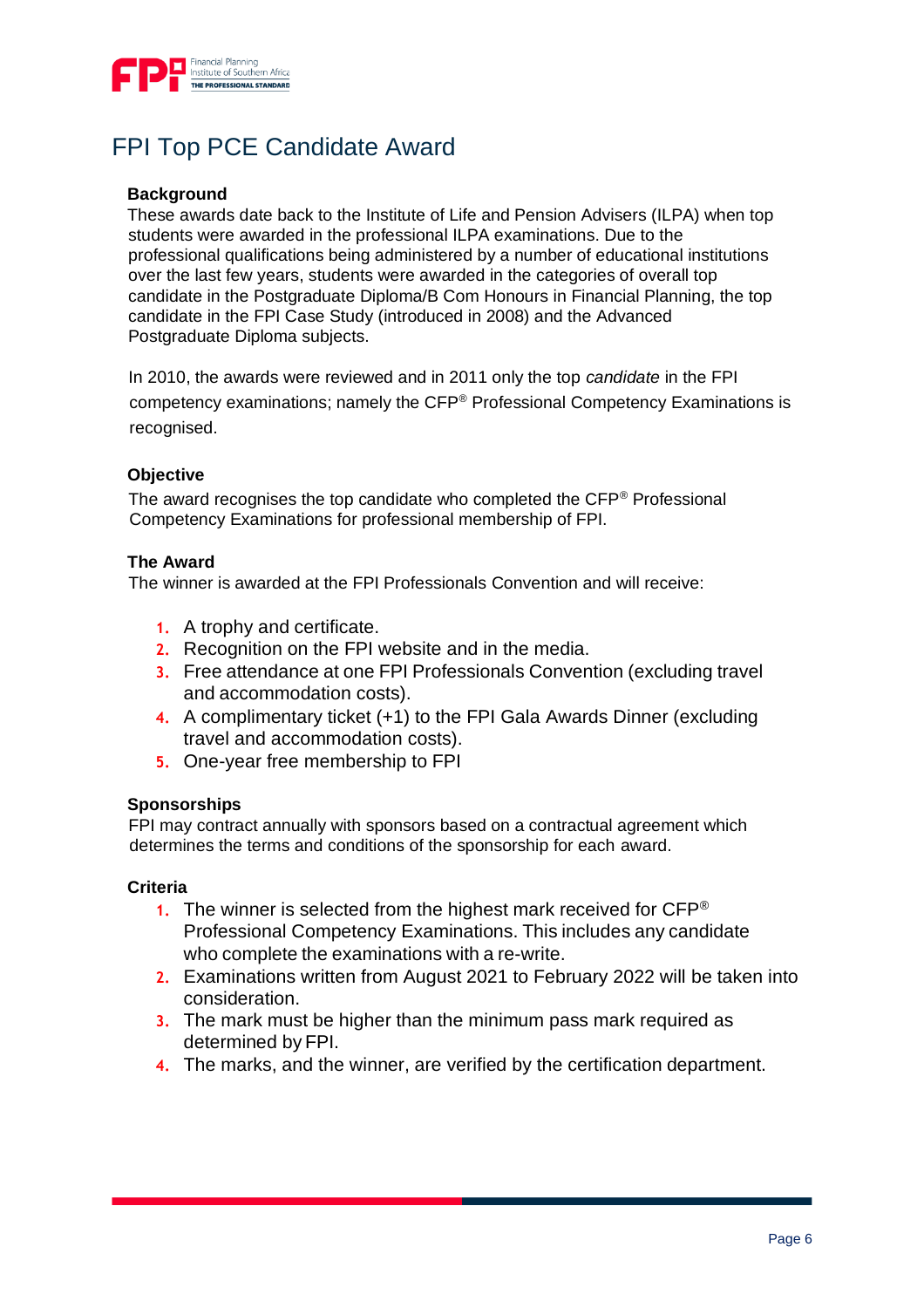

### How to enter or nominate

#### **FPI Harry Brews' Award**

Nominations for the 2022 competition are now open and will close **on** 

**the 02nd August 2022** Submit your Nominations to [awards@fpi.co.za](mailto:awards@fpi.co.za)

#### **FPI It Starts with Me Award**

Nominate your regional representative by emailing [awards@fpi.co.za.](mailto:awards@fpi.co.za) Submit your written or video entry including the following details

Nominations or entries for the 2022 competition close on **02nd August 2022**

#### **FPI Top Candidate Award**

Certification to provide name of top candidate to the awards committee by **02nd August 2022**

#### **Contact us**

For more information on all FPI Awards, contact FPI on (011) 470-6000 or email [awards@fpi.co.za](mailto:awards@fpi.co.za)